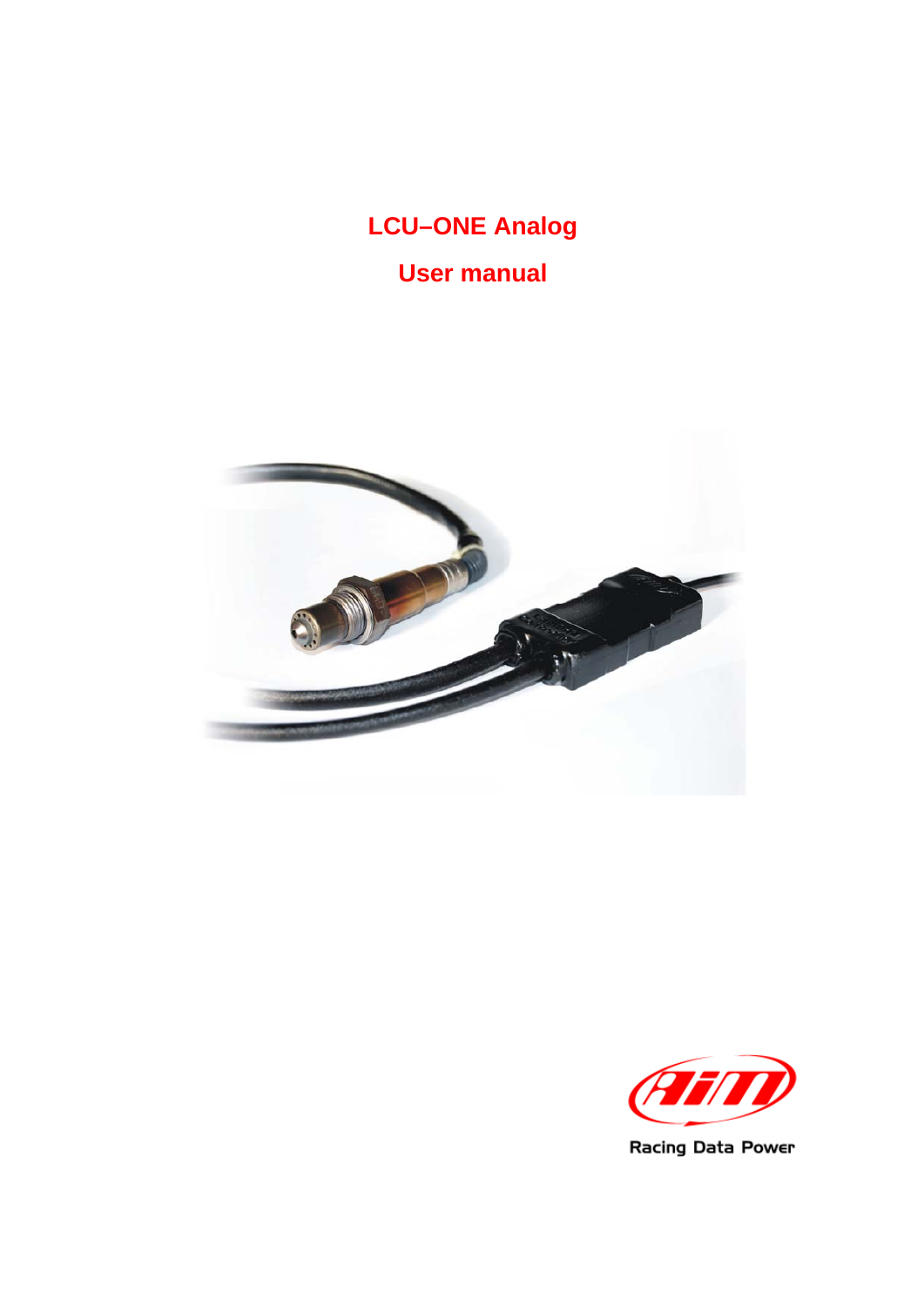

### **INDICE**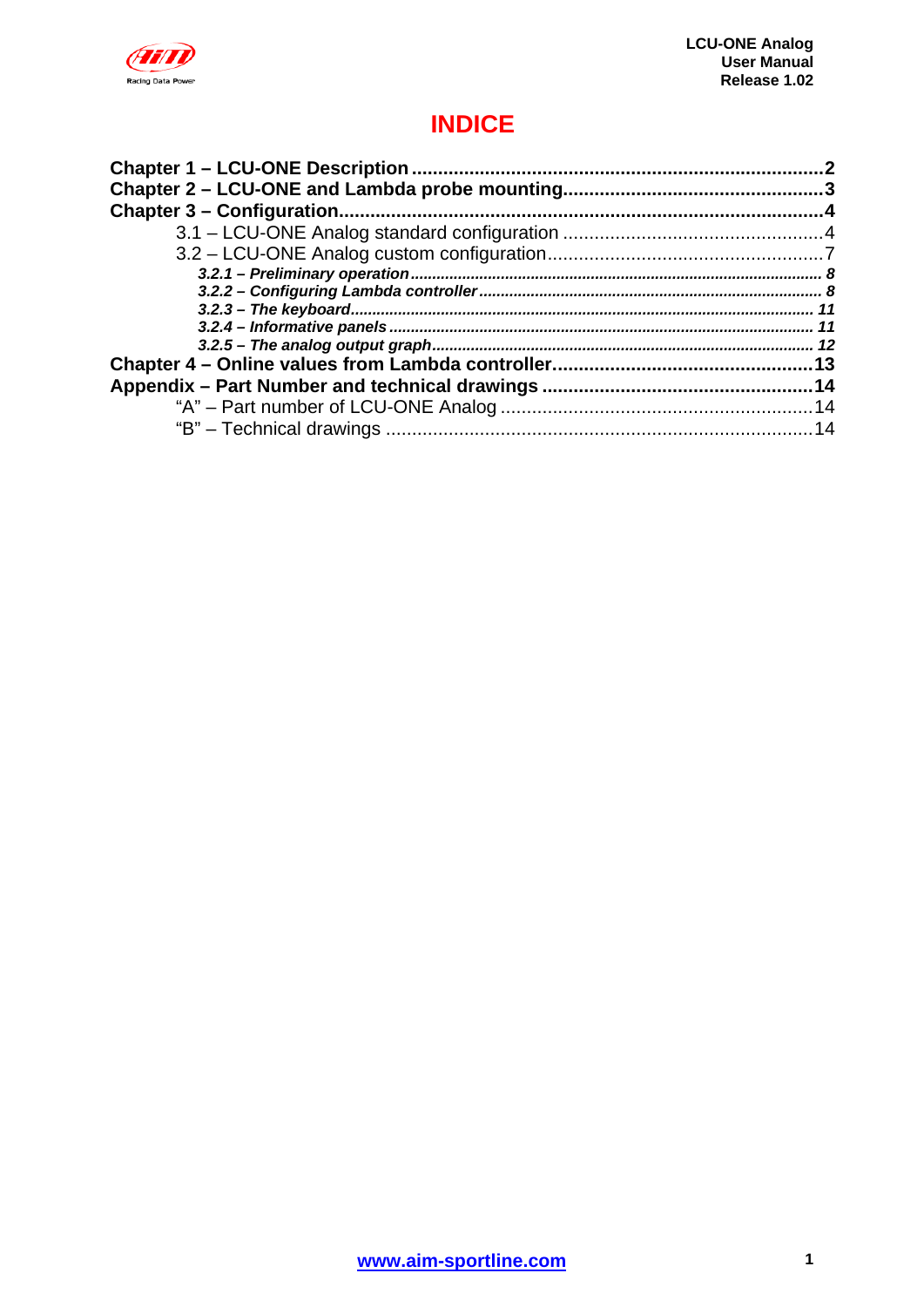<span id="page-2-0"></span>

### <sup>0</sup>**Chapter 1 – LCU-ONE Description**

**LCU-ONE** is a lambda controller unit for wide band BOSCH LSU 4.9 lambda probe; it fits petrol (2 and 4 strokes), diesel and methane engines as well as alcohol based fuel engines. It is intended to check lambda probe proper working as well as to transmit the Air/fuel ratio values providing **MXL/EVO3** with lambda values through the CAN bus.

Lambda value is defined as: **LAMBDA= (A/F)/(A Stoichiometric /F Stoichiometric)**.

where:

 $A =$  incoming parts of air;

 **= parts of petrol the carburetor injects into the engine;** 

**A Stoichiometric / F Stoichiometric** = parts of air needed to burn Stoichiometric F;

Speaking about gasoline, for example, it needs 14,57 parts of air to completely burn a part of gasoline, obtaining Lambda value  $= 1$  read by the probe.

**LCU-ONE** controller can detect lambda values in a range of 0.65 to 1.6 (free air).

**It is reminded that LAMBDA value lower than 1 means a rich mixture, while LAMBDA value higher than 1 means a lean mixture.** 

Wide band Lambda probes need to be heated to work properly and not poisoned with exhaust gas; **LCU-ONE** controller precisely manages the probe heater so to keep temperature value in the optimum working range.

**Lambda probe used with LCU-ONE controller becomes very hot (around 700-800 °C, 1292-1472 °F) during its working period, it is thereby necessary AVOIDING:** 

- touching it.
- placing it in contact with flammable stuff or fuel.

**Please note: disrespect of these warnings can cause shocks, burnings or explosions.**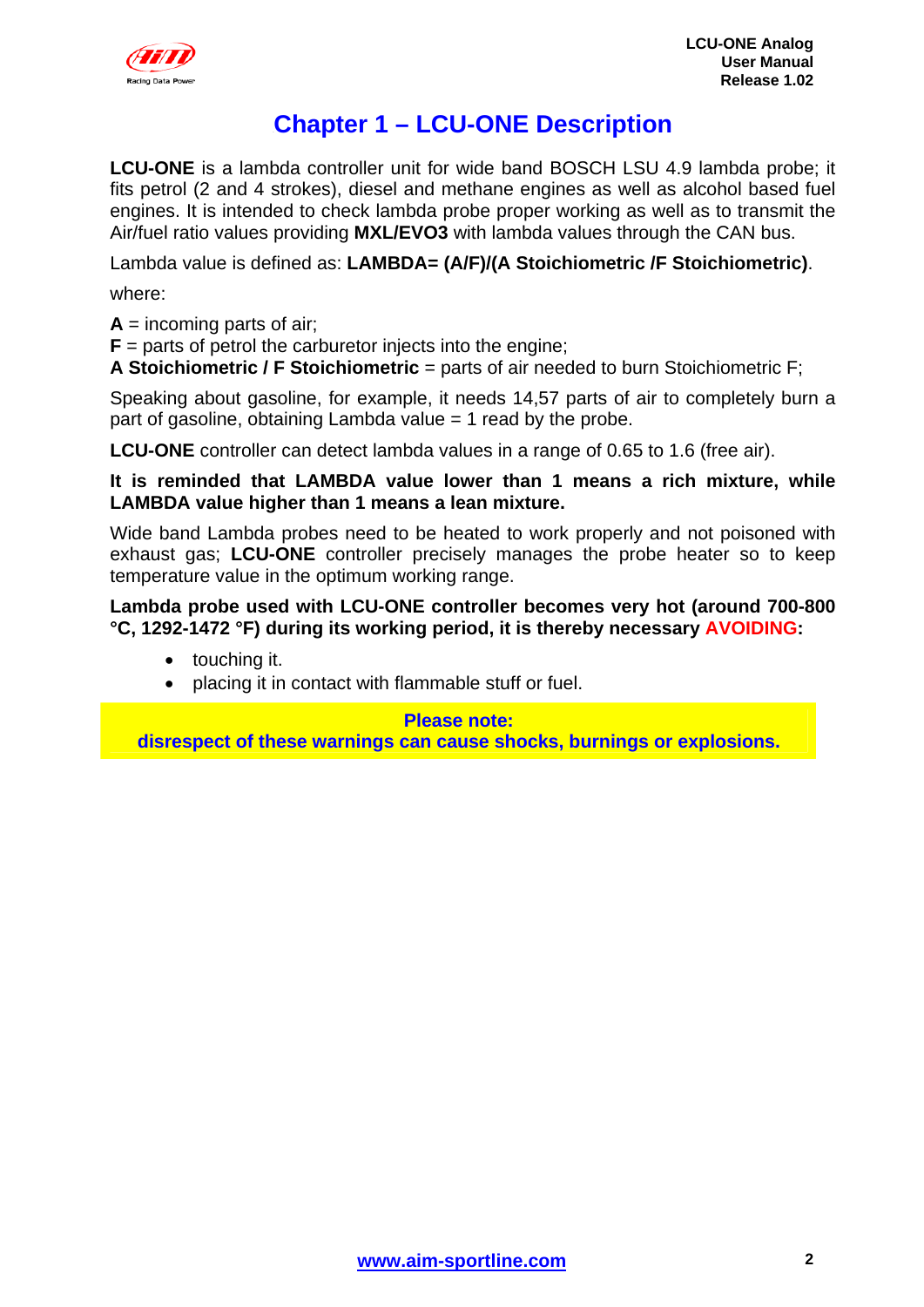<span id="page-3-0"></span>

### <sup>1</sup>**Chapter 2 – LCU-ONE and Lambda probe mounting**

**LCU-ONE** controller should be installed in a flat location and far from heat sources; it should be mounted steady using the suited bracket.

The wiring has to be arranged so to avoid it passing near to heat sources.

**LCU-ONE** is to be powered by the engine master switch.

BOSCH LSU 4.9 Lambda probe should be installed on the vehicle exhaust pipe using a specific adaptor that comes with the kit and should be welded on the same pipe. The probe should be sufficiently near to the engine.

Probe working temperature should not exceed 900°C (1652°F) and it should not be exposed to the free flame coming from the exhaust system.

Probe installation angle should be of at least 10° to avoid liquid condensation stuff to come in contact with the probe, polluting it.



Once the probe is installed, pay attention not to let the cable pass near to excessive heat sources (the exhaust pipe for example).

Bosch LSU 4.9 probe auto-calibrates: no calibration is then required by the user.

**Solvents or additives should not be used to clean the probe connector. To protect the probe we would suggest to remove it from the vehicle when cleaning the vehicle to avoid polluting the probe with detergents.** 

It is reminded to never switch the vehicle on with Lambda probe installed and not connected to a correctly working **LCU-ONE** controller: a probe not heated and exposed to exhaust gas would be irremediably damaged.

**N.B. BOSCH LSU 4.9 Lambda probe has been designed to be used with unleaded or diesel engine: it can be used with other kind of engines too but its duration needs to be tested by the user.**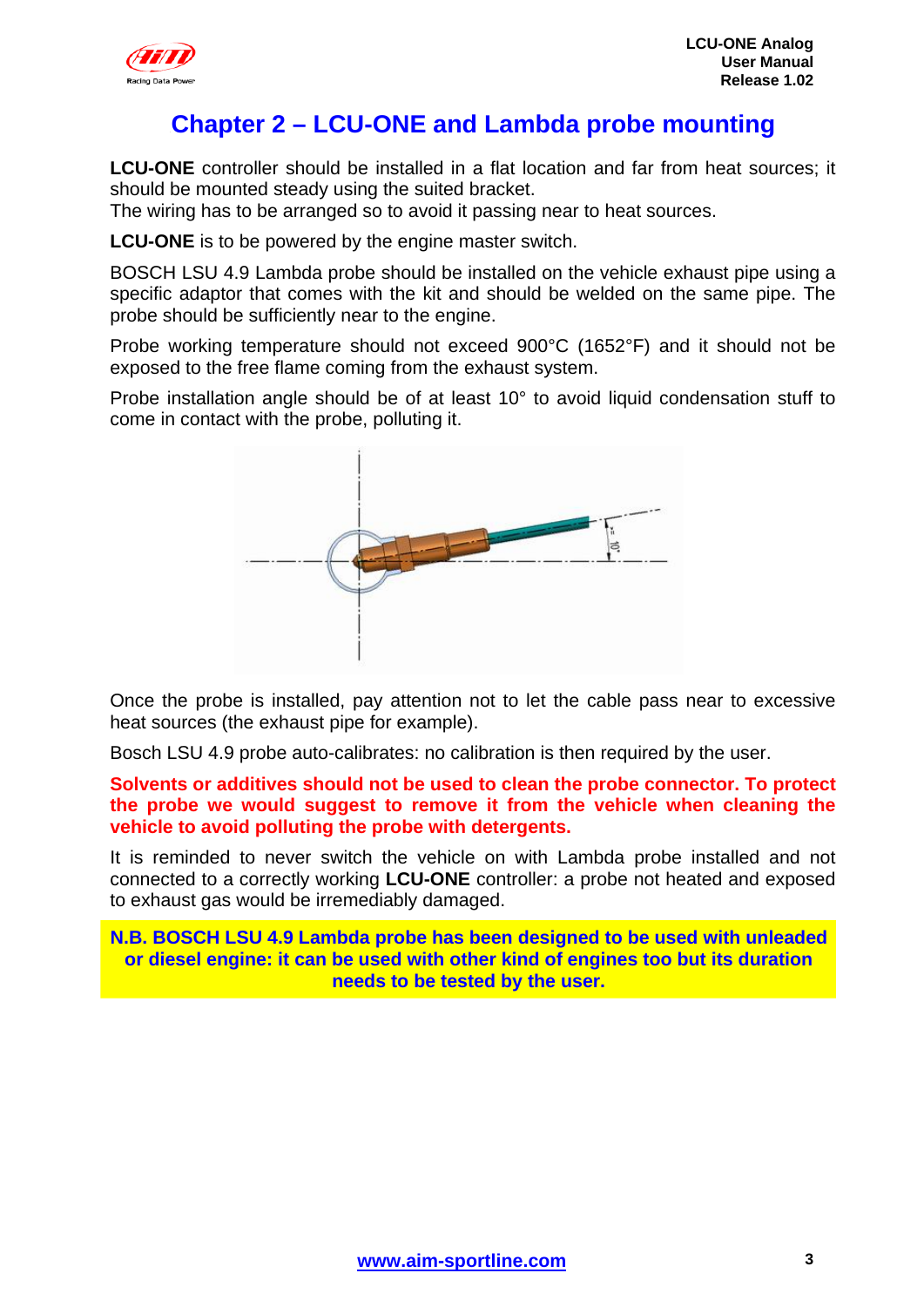<span id="page-4-0"></span>

### <sup>2</sup>**Chapter 3 – Configuration**

To work properly **LCU-ONE Analog** needs to be configured. The configuration can be made both using **Race Studio 2** and using **Lambda Configurator** the free software included in the kit - properly designed and developed by AIM to configure this device.

### <sup>5</sup>**3.1 – LCU-ONE Analog standard configuration**

Configuration through **Race Studio 2** (standard) is possible only if calibration curve default points  $-1.95-0.65$  and  $4.8-1.6$  – have not been modified.

To configure LCU-ONE Analog with **Race Studio Configuration** follow this procedure:

- run the software:
- press "AIM system manager" button on the left vertical keyboard;
- select the logger LCU-ONE Analog is connected to
- activate "Channels" layer
- select the analogue channel to set the probe on
- double click on "Sensor type" column corresponding to that channel and select "AIM Lambda LCU-ONE 1.65 – 1.6 Lambda)" option as shown here below; click out of the cell to confirm the choice.

| System manager<br>□                                                                                                      |                              |                                                                                     |              |                                 |                                                              |                        |                          |                        |                    |                 |
|--------------------------------------------------------------------------------------------------------------------------|------------------------------|-------------------------------------------------------------------------------------|--------------|---------------------------------|--------------------------------------------------------------|------------------------|--------------------------|------------------------|--------------------|-----------------|
| ł<br><b>Set acquisition system</b><br>m<br><b>CAN-Net info</b><br><b>Transmit</b><br>₫ <mark>⊒</mark><br>Receive<br>time |                              |                                                                                     |              |                                 |                                                              |                        |                          |                        |                    |                 |
| Current configuration                                                                                                    |                              |                                                                                     |              |                                 |                                                              |                        |                          |                        |                    |                 |
| Installation name                                                                                                        | Data logger type             | Ecu                                                                                 | Vehicle name | Available time                  | Time with GPS                                                | <b>Total frequency</b> |                          | Master frequency       | Expansions freq    | Tot. Expansions |
| DEFAULT                                                                                                                  | MXL PISTA                    | SUZUKI - GSXR<br>u.                                                                 | DEFAULT      | 12.41.26 (h.m.s)                | 4.36.03 (h.m.s)                                              | 91 (Hz)                | 91 (Hz)                  |                        | $0$ (Hz)           | $\mathbf{1}$    |
|                                                                                                                          |                              |                                                                                     |              |                                 |                                                              |                        |                          |                        |                    |                 |
|                                                                                                                          |                              | Select configuration  Channels   System configuration   CAN-Expansions configurator |              |                                 |                                                              |                        |                          |                        |                    |                 |
| Speed_1                                                                                                                  |                              |                                                                                     |              |                                 |                                                              |                        |                          |                        |                    |                 |
|                                                                                                                          |                              |                                                                                     |              |                                 |                                                              |                        |                          |                        |                    |                 |
| Wheel circumference (mm)                                                                                                 |                              | 736                                                                                 |              |                                 |                                                              |                        |                          |                        |                    |                 |
| Pulses per wheel revolution                                                                                              | 4                            |                                                                                     |              |                                 |                                                              |                        |                          |                        |                    |                 |
|                                                                                                                          |                              |                                                                                     |              |                                 |                                                              |                        |                          |                        |                    |                 |
| Channel iden                                                                                                             | Enabled/disabled             | Channel name                                                                        |              | Sampling frequ Sensor type      |                                                              |                        |                          | Measure unit           | Low scale          | High scale      |
| RPM                                                                                                                      | $\nabla$ Enabled             | Engine                                                                              |              | 10 Hz                           | Engine revolution speed                                      |                        |                          | rpm                    | $\mathbf{0}$       | 16000           |
| $SPD_1$                                                                                                                  | Enabled<br>⊽                 | Speed_1                                                                             |              | 10 Hz                           | $\mathbf{I}$ Speed                                           |                        |                          | $\blacksquare$ km/h .1 | 0.0                | 300.0           |
| CH <sub>1</sub>                                                                                                          | $\nabla$ Enabled             | Oil_Press                                                                           |              | 10 Hz                           | Generic linear 0-5 V                                         |                        |                          | $\mathbf{V}$ V .1      | $\blacksquare$ 0.0 | 5.0             |
| CH_2                                                                                                                     | ⊽<br>Enabled                 | Fuel_Level                                                                          |              | 10 Hz                           | Fuel level                                                   |                        |                          | $-$ %                  | $\mathbf{0}$       | 100             |
| CH <sub>3</sub>                                                                                                          | Disabled<br>г                | Channel 3                                                                           |              | 10 Hz                           | Generic linear 0-5 V                                         |                        |                          | $\mathbf{V}$ .1        | $-10.0$            | 5.0             |
| CH_4                                                                                                                     | Disabled<br>г                | Channel 4                                                                           |              | 10 Hz                           | Lambda sensor NGK TL7111W1 - NTK TC6110                      |                        | $\overline{\phantom{a}}$ | A/F.1                  | $-0.0$             | 5.0             |
| CH <sub>5</sub>                                                                                                          | Disabled<br>г                | Channel 5                                                                           |              | 10 Hz                           | Pressure VDO 0-2 bar                                         |                        | $\triangleright$         | V.1                    | $-10.0$            | 5.0             |
| CH_6                                                                                                                     | Disabled<br>г                | Channel_6                                                                           |              | 10 Hz                           | -   Pressure VDO 0-5 bar                                     |                        |                          | V.1                    | $\bullet$ 0.0      | 5.0             |
| CH_7                                                                                                                     | г<br>Disabled                | Channel_7                                                                           |              | 10 Hz                           | Pressure VDO 0-10 bar<br>AIRBOX pressure sensor - X055NAB01  |                        |                          | V.1                    | $\vert$ 0.0        | 5.0             |
| CH_8                                                                                                                     | Disabled                     | Channel_8                                                                           |              | 10 Hz                           | - AIRBOX pressure sensor - X055NAB00                         |                        |                          | V.1                    | $\bullet$ 0.0      | 5.0             |
| CALC GEAR                                                                                                                | Disabled<br>г                | Calculated Gear                                                                     |              | $\blacktriangledown$<br>$10$ Hz | Distance potentiometer<br>Zero based potentiometer           |                        |                          | #                      | $\overline{0}$     | 9               |
| $ACC_1$                                                                                                                  | $\nabla$ Enabled             | LatAcc                                                                              |              | 10 Hz                           | Mid zero potentiometer<br>Lambda sensor BOSCH                |                        |                          | $q$ .01                | $-3.00$            | 3,00            |
| LOG_TMP                                                                                                                  | Enabled<br>$\overline{\vee}$ | Datalogger_Temp                                                                     |              | $\blacksquare$<br>10 Hz         | Lambda sensor NGK TL7111W1 - NTK TC6110                      |                        |                          | ۰Ċ                     | $\mathbf{v}$ 0     | 50              |
| BATT                                                                                                                     | $\overline{\vee}$<br>Enabled | Battery                                                                             |              | 1 Hz                            | ▼ Water pitot speed sensor                                   |                        |                          | $V$ .1                 | 5.0                | 15.0            |
| $ECU_1$                                                                                                                  | ⊽<br>Enabled                 | ECT                                                                                 |              | 10 Hz                           | $\sqrt{\frac{1}{2}}$ Gyro<br>External vertical accelerometer |                        |                          | ۰C                     | $\blacksquare$ 0   | 130             |
| ECU <sub>2</sub>                                                                                                         | Enabled<br>$\overline{\vee}$ | <b>GEAR</b>                                                                         |              | 10 Hz<br>≛                      | External horiz, accelerometer<br>Generic linear 0-5 V        |                        |                          | #                      | 0                  | 7               |
| ECU 9                                                                                                                    | U<br>Enabled                 | MODESEL                                                                             |              | $\vert \cdot \vert$<br>10 Hz    | Generic linear 0-500 mV                                      |                        |                          | #                      | $\mathbf{0}$       | 3               |
|                                                                                                                          |                              |                                                                                     |              |                                 | Generic linear 0-50 mV<br>MSI 0-100 psi sensor               |                        |                          |                        |                    |                 |
|                                                                                                                          |                              |                                                                                     |              |                                 | MSI 0-150 psi sensor                                         |                        |                          |                        |                    |                 |
|                                                                                                                          |                              |                                                                                     |              |                                 | SEAT Brake Pressure                                          |                        |                          |                        |                    |                 |
|                                                                                                                          |                              |                                                                                     |              |                                 | SEAT Engine Pressure<br>SEAT Water Temperature               |                        |                          |                        |                    |                 |
|                                                                                                                          |                              |                                                                                     |              |                                 | Water Temp Suzuki GSXR<br>Oil Press Suzuki GSXR              |                        |                          |                        |                    |                 |
|                                                                                                                          |                              |                                                                                     |              |                                 | Status signal                                                |                        |                          |                        |                    |                 |
|                                                                                                                          |                              |                                                                                     |              |                                 | Temp Weber ATS 04 (1200 Ohm)<br>Oil pressure Nagano KM10     |                        |                          |                        |                    |                 |
|                                                                                                                          |                              |                                                                                     |              |                                 | AIM Lambda LCU-ONE (0,65 - 1,6 lambda)                       |                        |                          |                        |                    |                 |
|                                                                                                                          |                              |                                                                                     |              |                                 | MSI 0-2000 PSI sensor<br>Fuel level                          |                        |                          |                        |                    |                 |
|                                                                                                                          |                              |                                                                                     |              |                                 | Sub_H2O                                                      |                        |                          |                        |                    |                 |
|                                                                                                                          |                              |                                                                                     |              |                                 | Custom_001<br>Custom_002                                     |                        |                          |                        |                    |                 |
| ∢                                                                                                                        |                              |                                                                                     |              |                                 |                                                              |                        |                          |                        |                    | $\rightarrow$   |
|                                                                                                                          |                              |                                                                                     |              |                                 |                                                              |                        |                          |                        |                    |                 |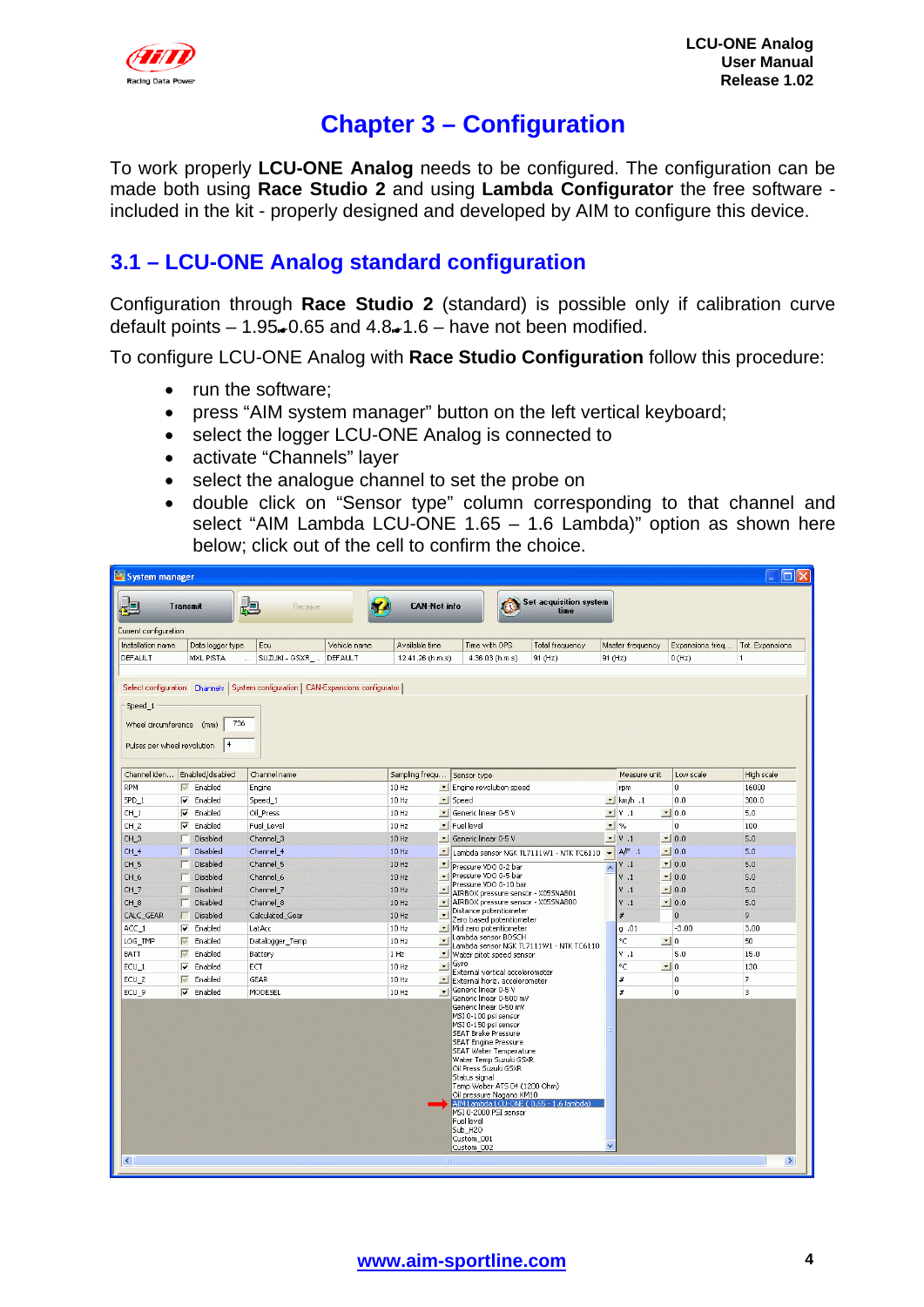

• Set the probe configuration panel that appears bottom left of channel layer, highlighted in the image below.

| Ecu<br>Vehicle name<br>SUZUNI - OSXR<br><b>DEFAULT</b> | Available time<br>12.41.26 (h.m.s)                                                                                                                                                                                                                              | Time with GPS<br><b>Total frequency</b><br>4.36.03 (h.m.s)<br>91 (Hz)                                                                                            | Master frequency<br>91 (Hz)                                                                                                                                                                                                                                                                                                                                                                                                                      | Expansions freq.<br>$0$ (Hz)                                                                                                                                                             | Tot. Expansions<br>o                                                                                                                                                                                                                                                                               |
|--------------------------------------------------------|-----------------------------------------------------------------------------------------------------------------------------------------------------------------------------------------------------------------------------------------------------------------|------------------------------------------------------------------------------------------------------------------------------------------------------------------|--------------------------------------------------------------------------------------------------------------------------------------------------------------------------------------------------------------------------------------------------------------------------------------------------------------------------------------------------------------------------------------------------------------------------------------------------|------------------------------------------------------------------------------------------------------------------------------------------------------------------------------------------|----------------------------------------------------------------------------------------------------------------------------------------------------------------------------------------------------------------------------------------------------------------------------------------------------|
|                                                        |                                                                                                                                                                                                                                                                 |                                                                                                                                                                  |                                                                                                                                                                                                                                                                                                                                                                                                                                                  |                                                                                                                                                                                          |                                                                                                                                                                                                                                                                                                    |
|                                                        |                                                                                                                                                                                                                                                                 |                                                                                                                                                                  |                                                                                                                                                                                                                                                                                                                                                                                                                                                  |                                                                                                                                                                                          |                                                                                                                                                                                                                                                                                                    |
|                                                        |                                                                                                                                                                                                                                                                 |                                                                                                                                                                  |                                                                                                                                                                                                                                                                                                                                                                                                                                                  |                                                                                                                                                                                          |                                                                                                                                                                                                                                                                                                    |
|                                                        |                                                                                                                                                                                                                                                                 |                                                                                                                                                                  |                                                                                                                                                                                                                                                                                                                                                                                                                                                  |                                                                                                                                                                                          |                                                                                                                                                                                                                                                                                                    |
|                                                        |                                                                                                                                                                                                                                                                 |                                                                                                                                                                  |                                                                                                                                                                                                                                                                                                                                                                                                                                                  |                                                                                                                                                                                          | High scale                                                                                                                                                                                                                                                                                         |
|                                                        |                                                                                                                                                                                                                                                                 |                                                                                                                                                                  |                                                                                                                                                                                                                                                                                                                                                                                                                                                  |                                                                                                                                                                                          | 16000                                                                                                                                                                                                                                                                                              |
|                                                        |                                                                                                                                                                                                                                                                 |                                                                                                                                                                  |                                                                                                                                                                                                                                                                                                                                                                                                                                                  |                                                                                                                                                                                          | 300.0                                                                                                                                                                                                                                                                                              |
|                                                        |                                                                                                                                                                                                                                                                 |                                                                                                                                                                  |                                                                                                                                                                                                                                                                                                                                                                                                                                                  |                                                                                                                                                                                          |                                                                                                                                                                                                                                                                                                    |
|                                                        |                                                                                                                                                                                                                                                                 |                                                                                                                                                                  |                                                                                                                                                                                                                                                                                                                                                                                                                                                  |                                                                                                                                                                                          |                                                                                                                                                                                                                                                                                                    |
|                                                        |                                                                                                                                                                                                                                                                 |                                                                                                                                                                  |                                                                                                                                                                                                                                                                                                                                                                                                                                                  |                                                                                                                                                                                          |                                                                                                                                                                                                                                                                                                    |
|                                                        |                                                                                                                                                                                                                                                                 |                                                                                                                                                                  |                                                                                                                                                                                                                                                                                                                                                                                                                                                  |                                                                                                                                                                                          |                                                                                                                                                                                                                                                                                                    |
|                                                        |                                                                                                                                                                                                                                                                 |                                                                                                                                                                  |                                                                                                                                                                                                                                                                                                                                                                                                                                                  |                                                                                                                                                                                          |                                                                                                                                                                                                                                                                                                    |
|                                                        |                                                                                                                                                                                                                                                                 |                                                                                                                                                                  |                                                                                                                                                                                                                                                                                                                                                                                                                                                  |                                                                                                                                                                                          |                                                                                                                                                                                                                                                                                                    |
|                                                        |                                                                                                                                                                                                                                                                 |                                                                                                                                                                  |                                                                                                                                                                                                                                                                                                                                                                                                                                                  |                                                                                                                                                                                          |                                                                                                                                                                                                                                                                                                    |
|                                                        |                                                                                                                                                                                                                                                                 |                                                                                                                                                                  |                                                                                                                                                                                                                                                                                                                                                                                                                                                  |                                                                                                                                                                                          |                                                                                                                                                                                                                                                                                                    |
|                                                        |                                                                                                                                                                                                                                                                 |                                                                                                                                                                  |                                                                                                                                                                                                                                                                                                                                                                                                                                                  |                                                                                                                                                                                          |                                                                                                                                                                                                                                                                                                    |
|                                                        |                                                                                                                                                                                                                                                                 |                                                                                                                                                                  |                                                                                                                                                                                                                                                                                                                                                                                                                                                  |                                                                                                                                                                                          |                                                                                                                                                                                                                                                                                                    |
|                                                        |                                                                                                                                                                                                                                                                 |                                                                                                                                                                  |                                                                                                                                                                                                                                                                                                                                                                                                                                                  |                                                                                                                                                                                          |                                                                                                                                                                                                                                                                                                    |
|                                                        |                                                                                                                                                                                                                                                                 |                                                                                                                                                                  |                                                                                                                                                                                                                                                                                                                                                                                                                                                  |                                                                                                                                                                                          |                                                                                                                                                                                                                                                                                                    |
|                                                        |                                                                                                                                                                                                                                                                 |                                                                                                                                                                  |                                                                                                                                                                                                                                                                                                                                                                                                                                                  |                                                                                                                                                                                          |                                                                                                                                                                                                                                                                                                    |
|                                                        |                                                                                                                                                                                                                                                                 |                                                                                                                                                                  |                                                                                                                                                                                                                                                                                                                                                                                                                                                  |                                                                                                                                                                                          |                                                                                                                                                                                                                                                                                                    |
|                                                        |                                                                                                                                                                                                                                                                 |                                                                                                                                                                  |                                                                                                                                                                                                                                                                                                                                                                                                                                                  |                                                                                                                                                                                          |                                                                                                                                                                                                                                                                                                    |
|                                                        | Channel name<br>Engine<br>Speed <sub>1</sub><br>Oil Press<br><b>Fuel Level</b><br>Channel_3<br>Channel_4<br>Channel 5<br>Channel 6<br>Channel 7<br>Channel 8<br>Calculated Gear<br>LatAcc<br>Datalogger_Temp<br>Battery<br>ECT<br><b>GEAR</b><br><b>MODESEL</b> | 10 Hz<br>10 Hz<br>10 Hz<br>10 Hz<br>10 Hz<br>10 Hz<br>10 Hz<br>10 Hz<br>10 Hz<br>10 Hz<br>10 Hz<br>10 Hz<br>10 Hz<br>1 H <sub>2</sub><br>10 Hz<br>10 Hz<br>10 Hz | Sampling frequ Sensor type<br>· Engine revolution speed<br>* Speed<br>- AIM Lambda LCU-ONE (0,65 - 1,6 la<br>- Fuel level<br>* Generic linear 0-5 V<br>- AIRBOX pressure sensor - XXXSNAB01<br>AIM Lambda LCU-ONE (0,65 - 1,6 la<br>· Generic linear 0-5 V<br>· Generic Inear 0-5 V<br>* Generic linear 0-5 V<br>* Calculated Gear<br>v Lateral accelerometer<br>Cold joint<br>- Battery<br>* Temperature sensor<br>- Gear sensor<br>· Raw value | Measure unit<br>rpm<br>s km/h 1<br>$-$ A/F $.1$<br>$-1.96$<br>V <sub>1</sub><br>* mbar<br>$-1$ AF $-1$<br>$V$ V $1$<br>V <sub>1</sub><br>$V = 1$<br>$Q$ .01<br>۹¢<br>V.1<br>٩Ć<br>×<br>٠ | Low scale<br>o<br>0.0<br>$-10.0$<br>5.0<br>O.<br>100<br>$- 0.0$<br>5.0<br>$-0$<br>s.<br>10.0<br>5.0<br>$-10.0$<br>5.0<br>$-10.0$<br>5.0<br>$-10.0$<br>5.0<br>$\bullet$<br>9<br>$-3.00$<br>3.00<br>$-10$<br>50<br>5.0<br>15.0<br>$-10$<br>130<br>$\overline{z}$<br>$\circ$<br>$\overline{0}$<br>is. |

• Activate the drop down menu pressing the arrow button circled in the image above and select the fuel used by the vehicle.

| Multiplier to calculate AFR from lambda  |                  |
|------------------------------------------|------------------|
| $(14.57)$ Gasoline                       | Add custom value |
| 14.57) Gasoline                          |                  |
| (15.50) LPG (Propane)<br>(6.40) Methanol |                  |
| (9.00) Ethanol                           |                  |
| (17.20) CNG                              |                  |
| 4.60) Diesel                             |                  |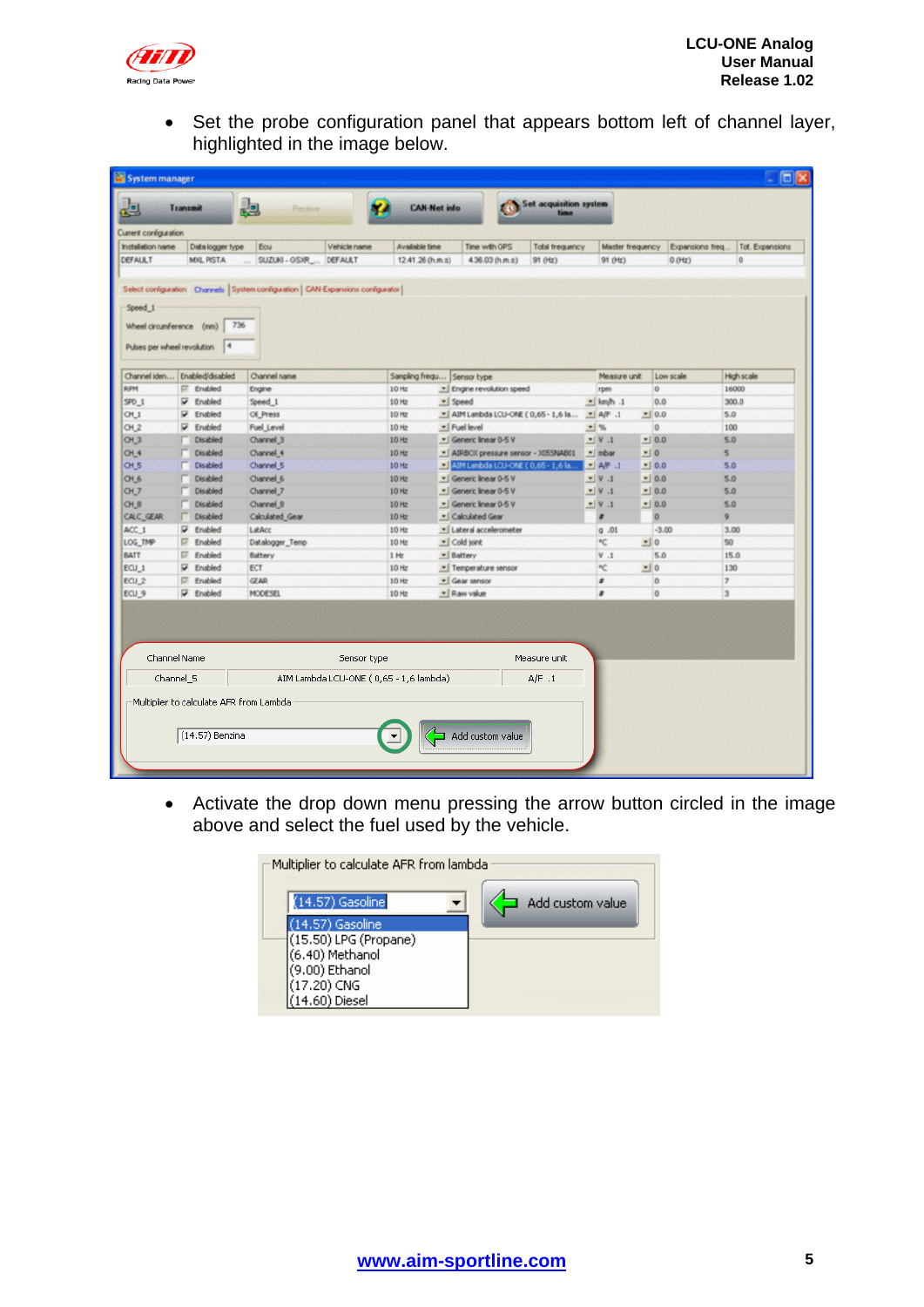

• In case the fuel used by the vehicle is not included in the database (and **only in case its stoichiometric value is known**) press the button "Add custom value" and the window here below appears.

| <b>Custom multiplier value</b> |           |                                                                                         |   |               |
|--------------------------------|-----------|-----------------------------------------------------------------------------------------|---|---------------|
| Custom multiplier value list   | New value | Legend for new value<br>Add new item to<br>list<br>Remove<br>selected item<br>from list |   |               |
|                                |           | Save                                                                                    | ۰ | <b>Cancel</b> |

- Insert the new value and the test to match. Press "Add new item to the list" button and then "Save" button.
- The fuel is now available in the drop down menu: select it.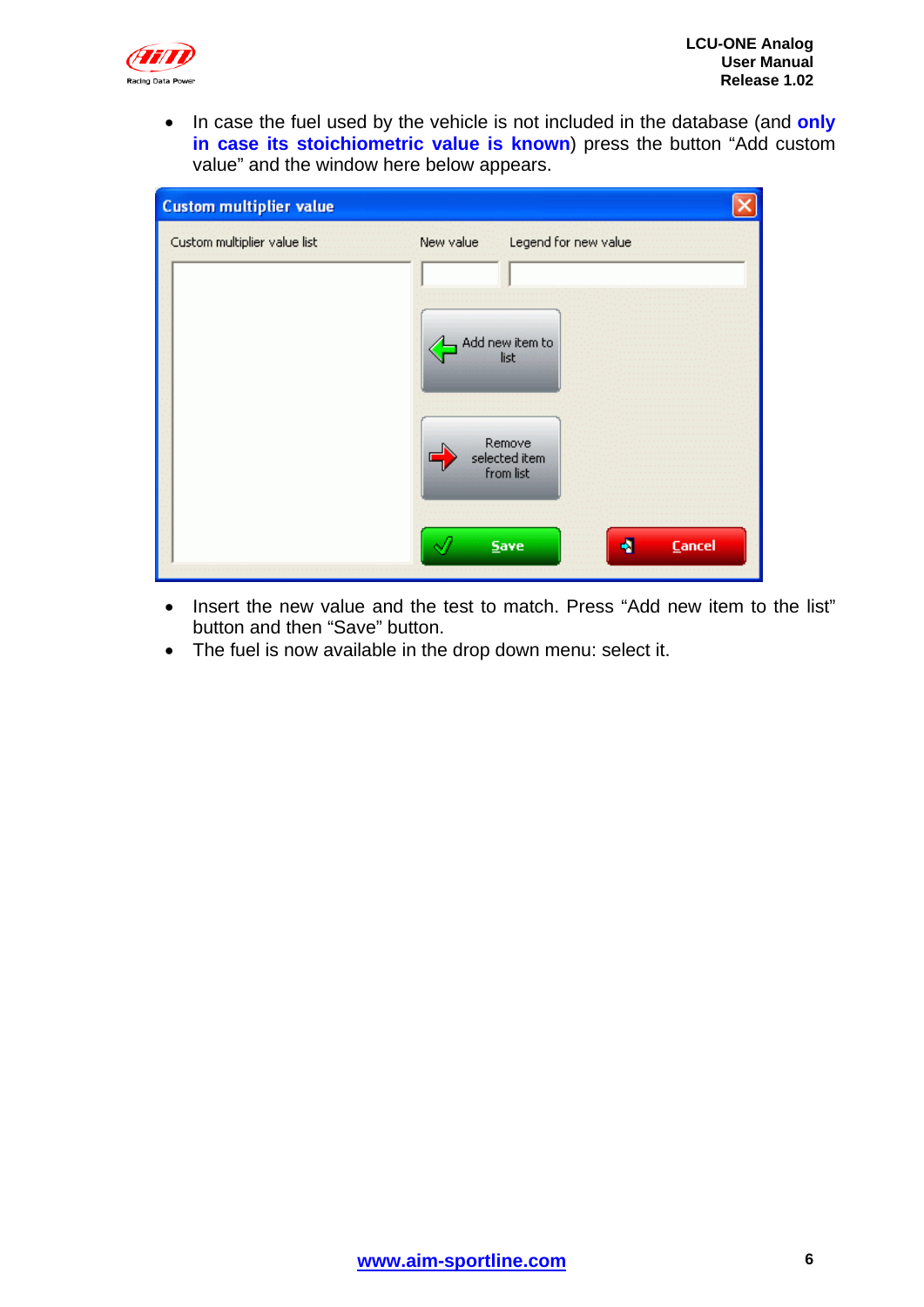<span id="page-7-0"></span>

### <sup>8</sup>**3.2 – LCU-ONE Analog custom configuration**

In case calibration curve default points have been modified it is necessary to configure LCU-ONE Analog using **Lambda Caonfigurator** software.

**Warning: to correctly configure LCU-ONE Analog, please ensure you have installed a software version 1.00.07 or later.** 

To configure **LCU-ONE Analog** run the software. The following window appears.

| ma AIM - Lambda Configurator - 1.00.07                                                                                                    |                                                                                                                                                                                                                                                                                                                                                                                                                                           |
|-------------------------------------------------------------------------------------------------------------------------------------------|-------------------------------------------------------------------------------------------------------------------------------------------------------------------------------------------------------------------------------------------------------------------------------------------------------------------------------------------------------------------------------------------------------------------------------------------|
|                                                                                                                                           | Lambda controller configuration   Online values from lambda controller                                                                                                                                                                                                                                                                                                                                                                    |
| Connected to<br>NOT CONNECTED                                                                                                             | Color options<br>ĿЯ                                                                                                                                                                                                                                                                                                                                                                                                                       |
|                                                                                                                                           | Analog output for lambda (or AFR) values                                                                                                                                                                                                                                                                                                                                                                                                  |
| Device type<br>N.D.                                                                                                                       | 5<br>4.8                                                                                                                                                                                                                                                                                                                                                                                                                                  |
|                                                                                                                                           | Volt                                                                                                                                                                                                                                                                                                                                                                                                                                      |
| Device ID number                                                                                                                          | з                                                                                                                                                                                                                                                                                                                                                                                                                                         |
| N.D.                                                                                                                                      | 2.5<br>1.95<br>1.5 <sub>1</sub>                                                                                                                                                                                                                                                                                                                                                                                                           |
| Firmware version                                                                                                                          | 0                                                                                                                                                                                                                                                                                                                                                                                                                                         |
| N.D.                                                                                                                                      | $\mathbf{0}$<br>0.65<br>1.6<br>2<br>Lambda                                                                                                                                                                                                                                                                                                                                                                                                |
| Restore<br>A default lambda<br><b>CONF</b><br>settings<br><b>Transmit</b><br>lambda<br>configuration<br>Read lambda<br>λ<br>configuration | (AFR = Air Fuel Ratio = Pounds of air / pound of fuel )<br>Multiplier to calculate AFR from lambda<br>$(14.57)$ Gasoline<br>Add custom value<br><b>AFR</b><br>Lambda<br>Use:<br>Volt vs. lambda curve points<br>Analog output value in particular conditions<br>1.95<br>0.65<br>Warmup output: Volt 3<br>or high impedance $\Box$<br>Volt at Lambda<br>4.8<br>1.6<br>Error output: Volt 1.5<br>or high impedance $\Box$<br>Volt at Lambda |
| Upgrade<br>firmware                                                                                                                       | Load lambda<br>Save lambda<br>settings<br>settings<br>Racing Data Power                                                                                                                                                                                                                                                                                                                                                                   |
| Select language                                                                                                                           | ×<br><b>OK</b><br>Exit                                                                                                                                                                                                                                                                                                                                                                                                                    |

This is software main window. It is made up of two layers:

- **Lambda controller configurator**: it shows analog output graph (central) and allows the user to configure **LCU-ONE Analog**, read its configuration and transmit a new one, restore default Lambda settings, import and export the configurations and update **LCU-ONE Analog** firmware.
- **Online values from Lambda controller**: it shows LCU-ONE Analog-PC connection status.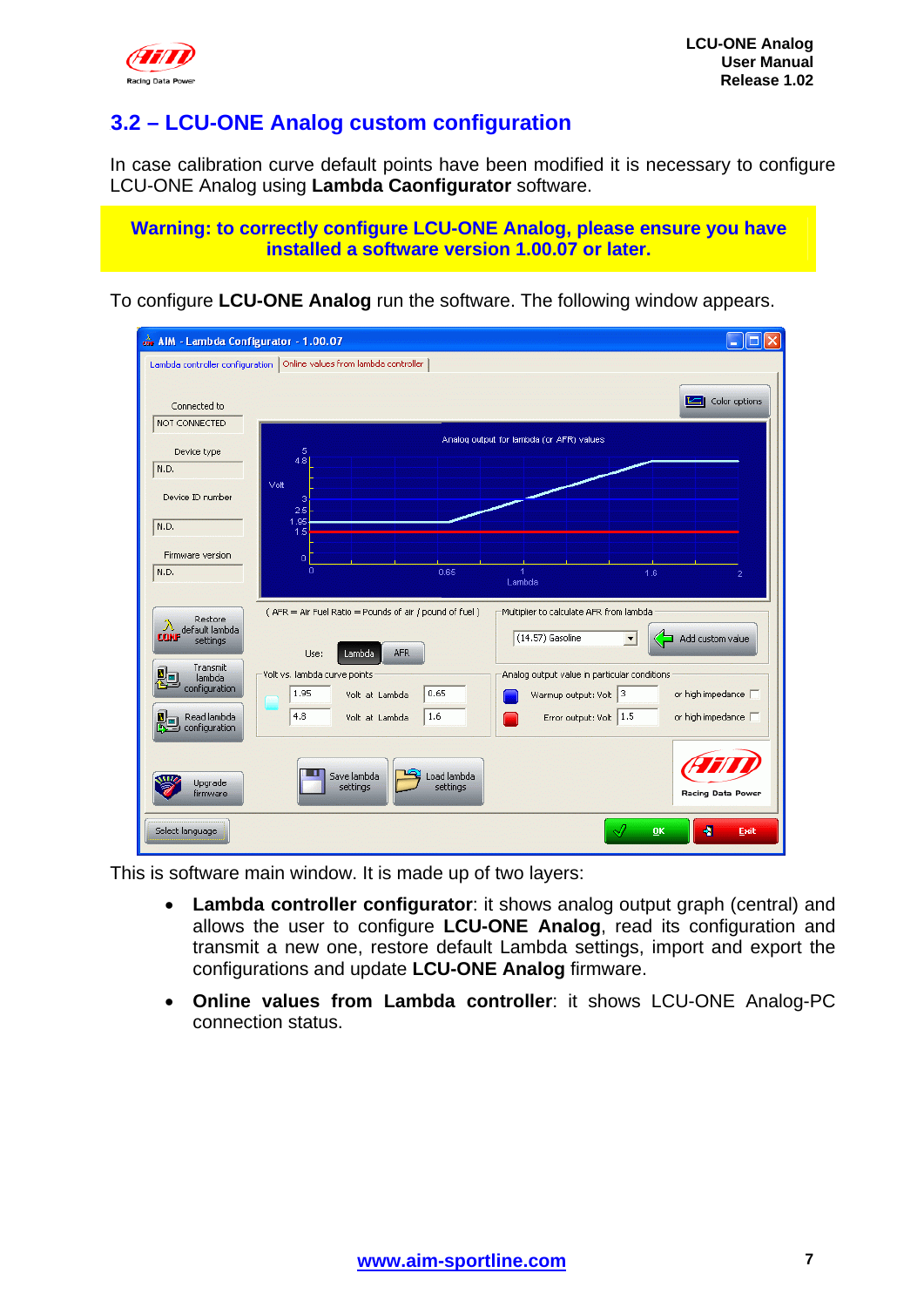<span id="page-8-0"></span>

#### 1 1**3.2.1 – Preliminary operation**

**Lambda Configurator** software, unlike all other AIM software, contains **LCU-ONE Analog** firmware. This is why we recommend you to always check our website [www.aim-sportline.com](http://www.aim-sportline.com/) to ensure the software release installed is the latest available. If not, please download latest release and follow carefully this procedure:

- connect **LCU-ONE Analog** to the PC
- read logger firmware version written in the case on the left of the central graph
- press "Upgrade Firmware" button
- this message appears:

| <b>LambdaCtrl</b> |                        |
|-------------------|------------------------|
|                   | UPDATE to Vers. 25.11? |
| Ves               | No                     |

• if the firmware version offered (in the figure the system offers firmware version 25.10) is more recent that the one installed on **LCU-ONE Analog** (supposing the one installed is version 25.08), press "Yes" and upgrade the controller firmware

#### $\Box$ ok AIM - Lambda Configurator Lambda controller configuration | Online values from lambda controller | Color options Connected to  $COM1$ Analog output for lambda (or AFR) values Device type  $4.8$ LCU - ONE ANALOG Device ID number 1002225  $n_{\rm{BS}}$ ۱Ė Firmware version l ambdal  $25.11$ (AFR = Air Fuel Ratio = Pounds of air / pound of fuel ) Multiplier to calculate AFR from lambda Restore default lambda  $(14.57)$  Gasoline  $\leftarrow$  Add custom value **CONF**  $\blacktriangledown$ settings AFR Lambda Lise: Transmit Volt vs. lambda curve points Analog output value in particular conditions 과 lambda configuration  $1.95$  $0.65$ Warmup output: Volt  $\sqrt{3}$ or high impedance [T Volt at Lambda 4.8  $\sqrt{1.6}$ Error output: Volt 1.5 Read lambda Volt at Lambda or high impedance F ₩⊐ configuration Save lambda Load lambda Upgrade settings settings firmware Select Janguage  $n**k**$ ٠ Fxil

#### <sup>9</sup>**3.2.2 – Configuring Lambda controller**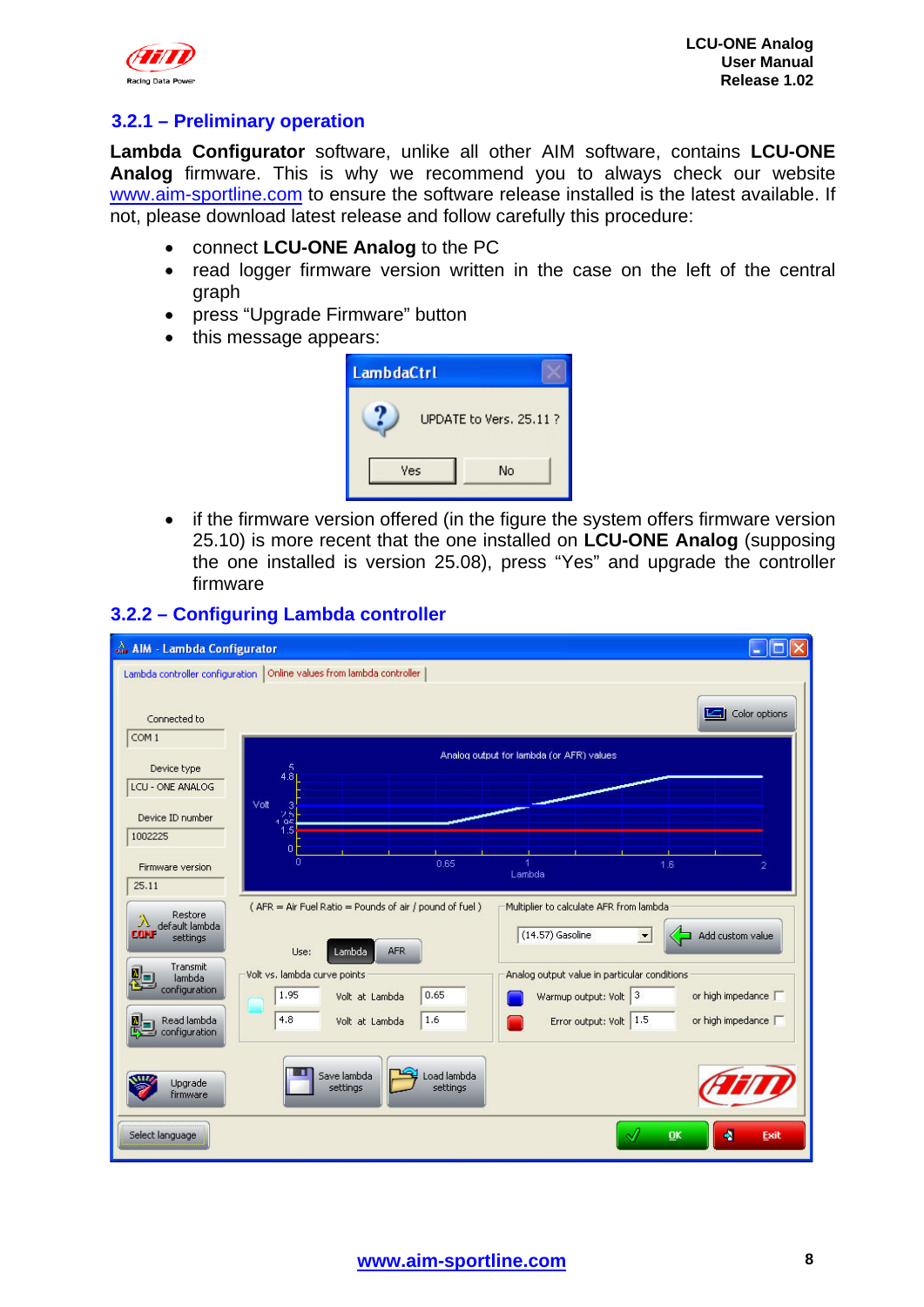

#### At the centre of the window are configuration panels.

| (AFR = Air Fuel Ratio = Pounds of air / pound of fuel) | Multiplier to calculate AFR from lambda<br>(14.57) Gasoline |
|--------------------------------------------------------|-------------------------------------------------------------|
| <b>AFR</b><br>Lambda<br>Use:                           | Add custom value                                            |
| Volt vs. lambda curve points<br>0.65<br>1.95           | Analog output value in particular conditions<br>13          |
| Volt at Lambda                                         | or high impedance  <br>Warmup output: Volt                  |
| 4,8<br>1.6<br>Volt at Lambda                           | 1.5<br>or high impedance<br>Error output: Volt              |

The first operation to perform is selecting the used fuel in a pop up menu.

In case used fuel is not included in the database and **only in case its Stoichiometric value is known** press "Add custom value" button and the window shown below appears.

| <b>Custom multiplier value</b> |                                                                                                      |  |
|--------------------------------|------------------------------------------------------------------------------------------------------|--|
| Custom multiplier value list   | New value<br>Legend for new value<br>Add new item to<br>list<br>Remove<br>selected item<br>from list |  |
|                                | <b>Cancel</b><br>۰<br>Save                                                                           |  |

Fill in the window with Multiplier value and related legend. Press "Add new item to list value" and then "Save" button.

Likewise, selecting a multiplier from the left box labelled as "Custom multiplier value list" and pressing "Remove selected multiplier from the list" button a multiplier will be removed.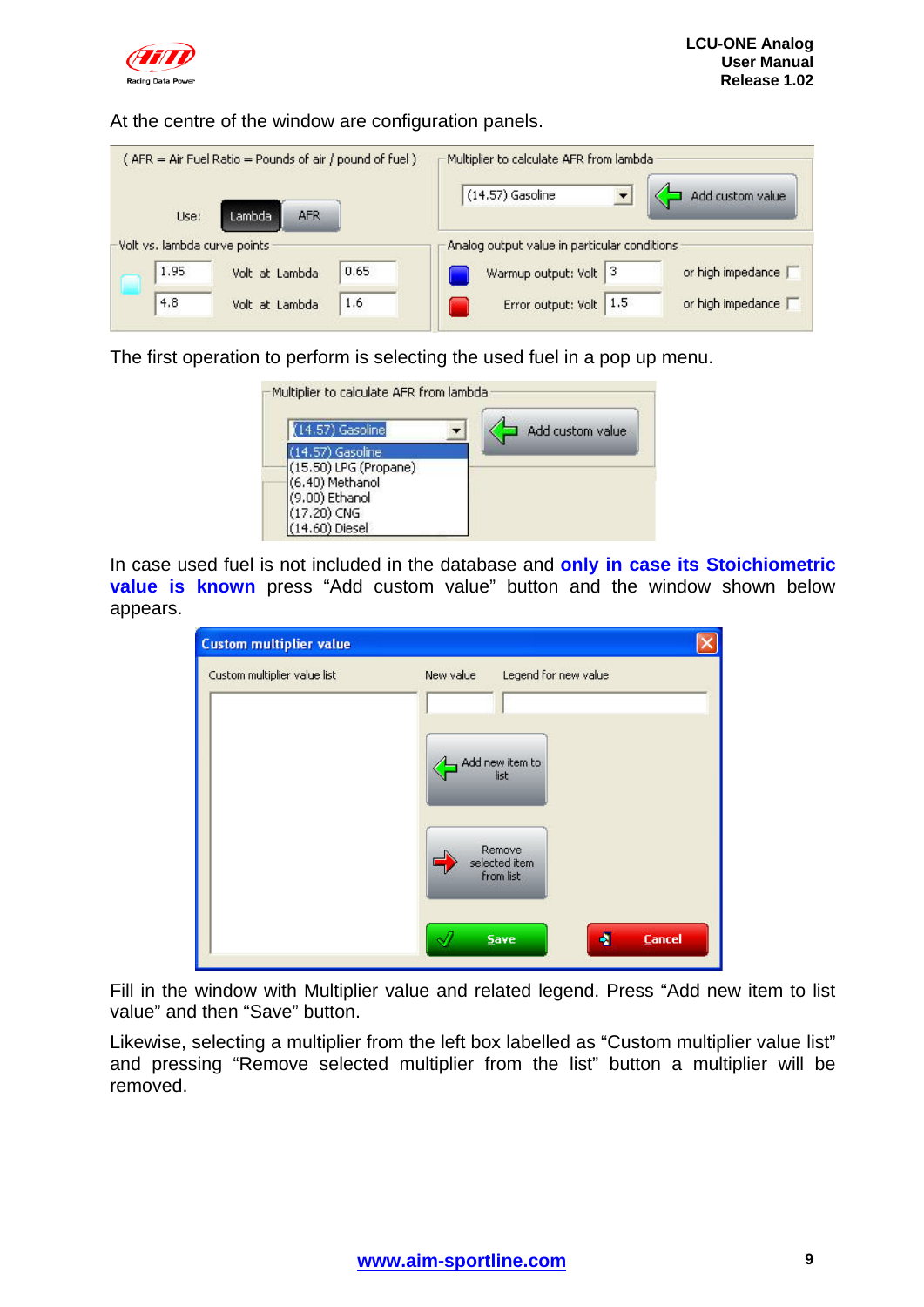

#### Afterwards it is possible to work on the other parameters.

| (AFR = Air Fuel Ratio = Pounds of air / pound of fuel)<br><b>AFR</b><br>Lambda<br>Use: | Multiplier to calculate AFR from lambda<br>$(14.57)$ Gasoline<br>Add custom value |
|----------------------------------------------------------------------------------------|-----------------------------------------------------------------------------------|
| Volt vs. lambda curve points                                                           | Analog output value in particular conditions                                      |
| 0.65                                                                                   | 3                                                                                 |
| 1.95                                                                                   | or high impedance                                                                 |
| Volt at Lambda                                                                         | Warmup output: Volt                                                               |
| 4,8                                                                                    | 1.5                                                                               |
| 1.6                                                                                    | or high impedance                                                                 |
| Volt at Lambda                                                                         | Error output: Volt                                                                |

"Use: Lambda/AFR" these buttons allow the user to decide whether showing Lambda values or AFR (Stoichiometric) ones. The appearance of the panel below depends on this choice; here down are the panels showing Lambda values (left) or AFR (right).

| Volt vs. lambda curve points |                   |      | -Volt vs. lambda curve points : |             |       |
|------------------------------|-------------------|------|---------------------------------|-------------|-------|
| 1.95                         | /olt at Lambda.   | 0.65 | 1.95                            | Volt at AFR | 9.47  |
| 4.8                          | at Lambda<br>volt |      | 4.8                             | Volt at AFR | 23.31 |

The coloured button placed on the left of the cases indicates the colour of this value on the central graph. In the example the value is showed in light blue.

Once decided which values to show, just fill in the cases.

When all the values have been inserted the configuration has to be transmitted to **LCU-ONE Analog** pressing "Transmit lambda configuration" button, placed in the left keyboard.

The system will show a confirmation message. In case **LCU-ONE Analog**-PC connection is not ok the system shows an error message (right figure).

| <b>Lambda Configurator</b> |                           |  |  |
|----------------------------|---------------------------|--|--|
|                            | Configuration transmitted |  |  |
|                            | ΟK                        |  |  |

| <b>Lambda Configurator</b> |                                 |  |
|----------------------------|---------------------------------|--|
|                            | Lambda controller not connected |  |
|                            |                                 |  |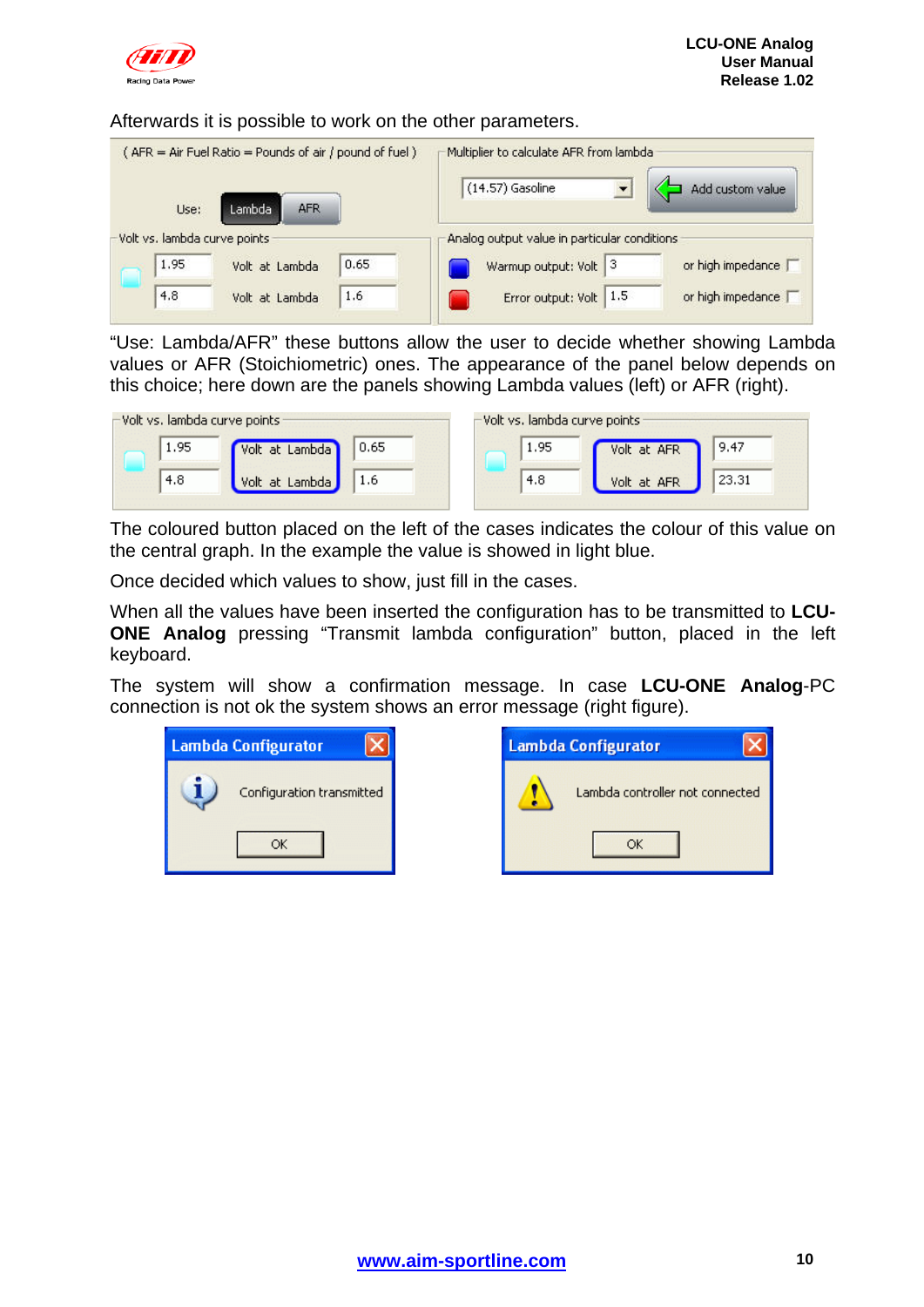<span id="page-11-0"></span>

### 1 2**3.2.3 – The keyboard**

On the left of the window are some buttons:

- "Restore default lambda settings": allows the user to restore default settings on **LCU-ONE Analog**.
- "Transmit lambda configuration": allows the user to transmit the configuration to the device
- "Read Lambda configuration": reads the configuration from the connected device
- "UpgradeFirmware": allows the user to upgrade the firmware of its device.

Bottom central are these buttons:

- "Save Lambda settings": allows the user to export Lambda configuration
- "Load lambda settings": allows the user to import a Lambda configuration and transmit it to the device

In the lower part of the window are thrre buttons:

- "Select language": allows the user to change the language
- "OK": allows the user to save the set parameters
- "Exit": allows the user to quit discarding changes.

#### 1 0**3.2.4 – Informative panels**

On top left of the software main window a series of panels shows the characteristics of the **LCU-ONE Analog** connected to the PC. These panels are different depending if the device is connected or not.

Here below you see (left) the panels with the controller connected to the Pc and (right) the same panels with the controller not connected to the PC.

| Connected to              | Connected to             |
|---------------------------|--------------------------|
| COM <sub>1</sub>          | NOT CONNECTED            |
| Device type               | Device type              |
| LCU - ONE ANALOG          | N.D.                     |
| Device ID number          | Device ID number         |
| 1002225                   | N.D.                     |
| Firmware version<br>25.11 | Firmware version<br>N.D. |

- Connected to: PC serial port
- Device type: **LCU-ONE Analog** (controller has been recognised)
- Device ID number: univocal serial number of the device
- Firmware Version: firmware version **concerning the controller are set**  installed on the device.

**If LCU-ONE Analog is not correctly connected to the Pc or if it is not connected at all, the system shows a "not connected" message and all information on N.D. (Not available)**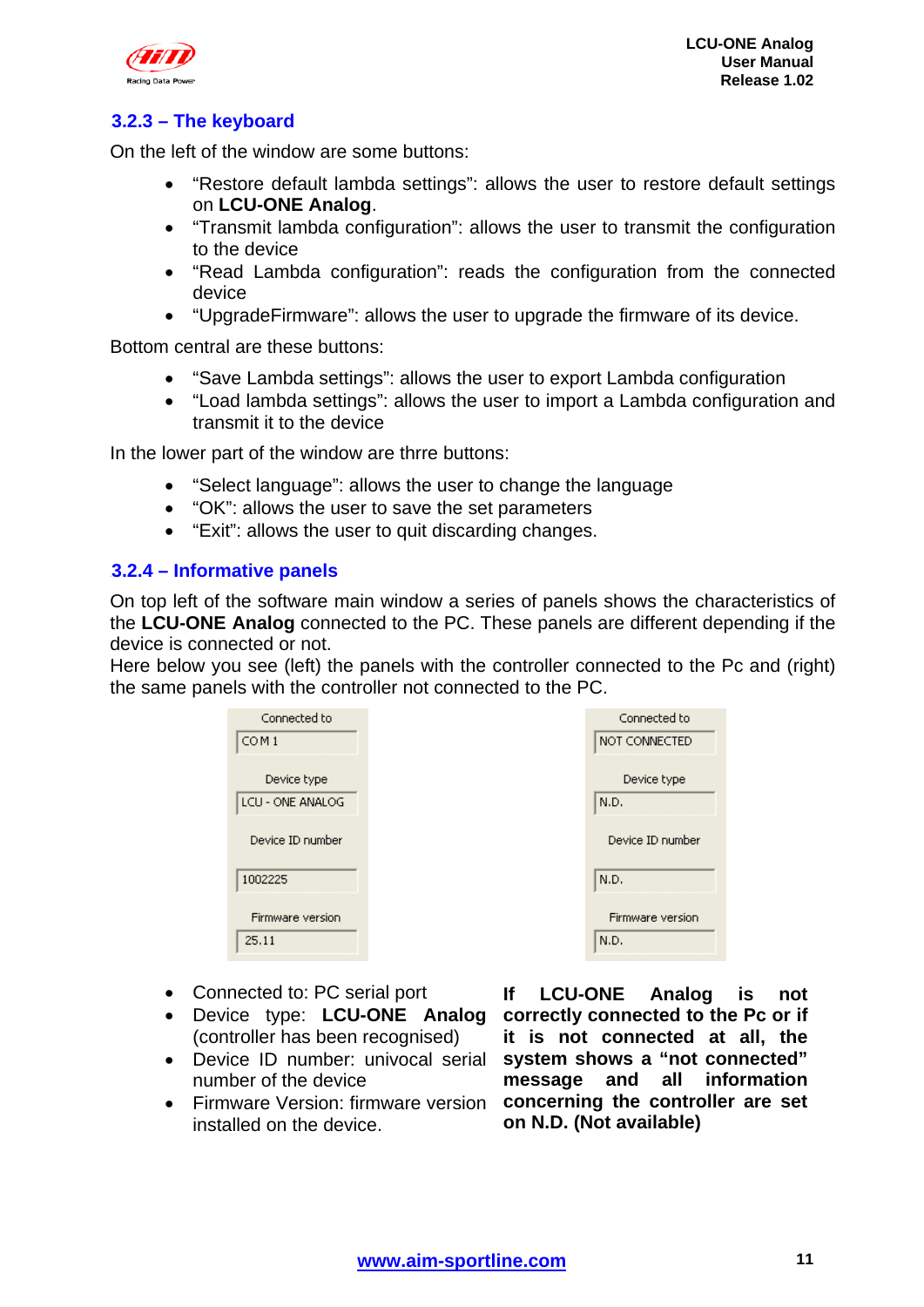<span id="page-12-0"></span>

#### 1 3**3.2.5 – The analog output graph**



The "analog output graph" shows output tension values of the controller in correspondence of the measured Lambda values. Graph colours are customizable. Pressing "Colour options" button the window shown below appears:



Pressing each button a colour panel will appear showing all the available colours for that characteristic of the graph. Selecting the desired colour and confirming the choice graph colours will change.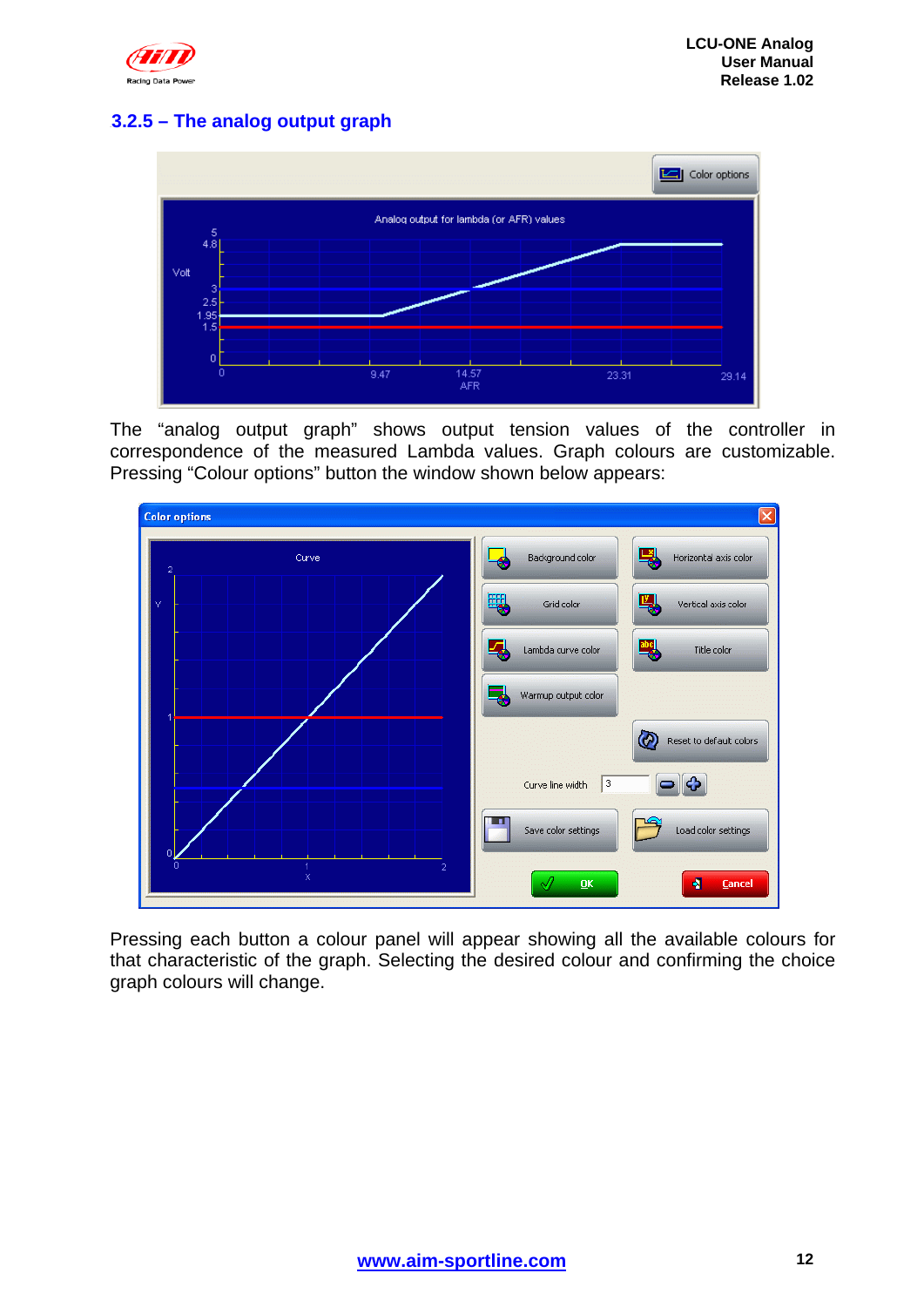<span id="page-13-0"></span>

### <sup>3</sup>**Chapter 4 – Online values from Lambda controller.**

| M AIM - Lambda Configurator - 1.00.07                                   |                                                                        | - 10                               |  |
|-------------------------------------------------------------------------|------------------------------------------------------------------------|------------------------------------|--|
|                                                                         | Lambda controller configuration   Online values from lambda controller |                                    |  |
| Connected to                                                            | Lambda to AFR multiplier                                               | 14.57                              |  |
| COM <sub>1</sub><br>Device type<br>LCU - ONE ANALOG<br>Device ID number | Lambda measure<br><b>AFR</b><br>Lambda                                 | Battery measure<br>$[Vol]$ $12.61$ |  |
| 1002225<br>Firmware version<br>25.11                                    | Temperature measure<br>$\,{}^*\!F$<br>°C.                              |                                    |  |
| Lambda sond status<br>Open load                                         |                                                                        | WARMUP: OFF                        |  |
|                                                                         |                                                                        |                                    |  |
|                                                                         |                                                                        | Racing Data Power                  |  |
| Select language                                                         |                                                                        | $\blacktriangleleft$<br>QK<br>Exit |  |

This panel shows controller status. The user is only allowed to set Lambda/AFR and temperature unit of measure for the values shown in this panel.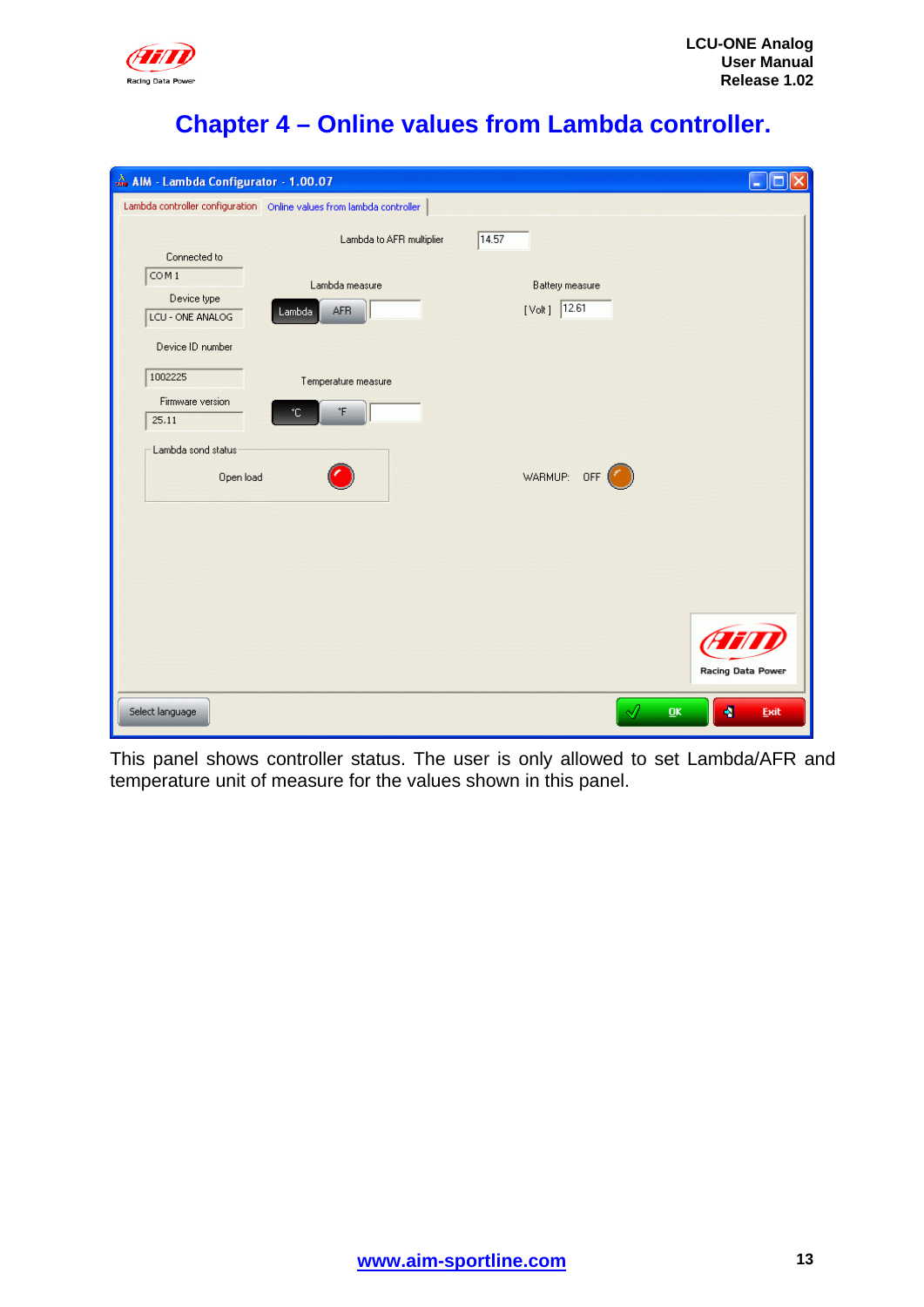<span id="page-14-0"></span>

## <sup>4</sup>**Appendix – Part Number and technical drawings**

## <sup>6</sup>**"A" – Part number of LCU-ONE Analog**

| Complete kit with cable for MyChron3 XGLog               | X08LCU04XG       |
|----------------------------------------------------------|------------------|
| Complete kit with cable for MyChron3 Plus/Gold Auto/Moto | X08LCU04PG       |
| Lambda Probe Bosch LSU 4.9                               | <b>X05LSU490</b> |

### <sup>7</sup>**"B" – Technical drawings**